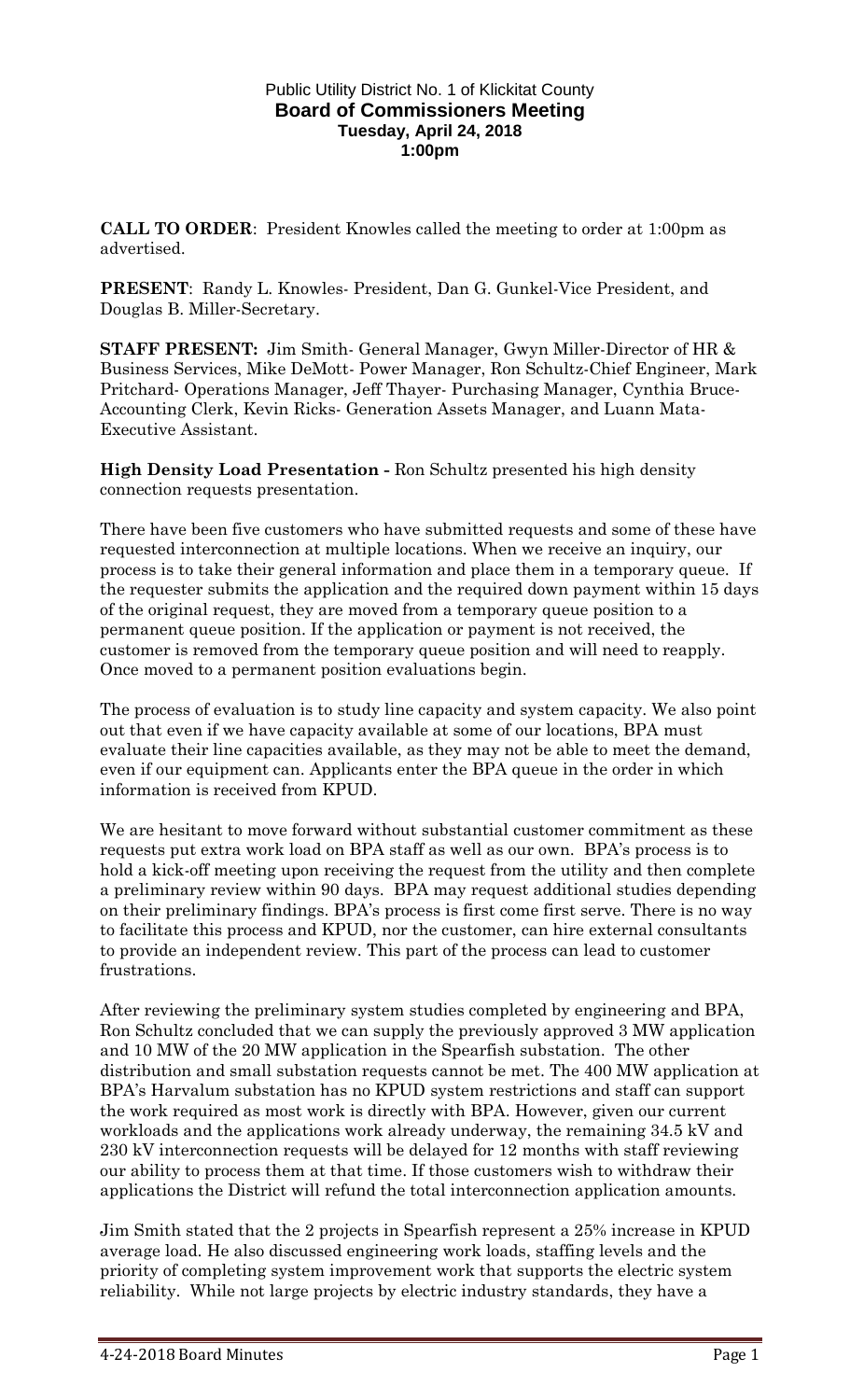significant impact on the District. He mentioned that Chelan PUD, who has been bombarded with these types of projects and has placed a moratorium on them due to work load related issues, currently has projects that amount to about 5% of their retail load. Jim concurred with Ron's findings. After further discussion, the Board supported staff recommendations and asked for staff to communicate with the applicants as soon as possible. In addition, Staff will be completing a policy review and that will be brought back at a later meeting for the board to review.

**GUESTS:** Larry Bakken and Johnathan Lewis.

**PLEDGE:** The Pledge of Allegiance was recited by those present.

**MINUTES: MOTION** was made by Commissioner Miller to approve the April 10, 2018 meeting minutes as amended. Motion carried.

**CLAIMS & PAYROLL**: Presented by Cynthia Bruce. Vouchers were audited and certified by the auditing officer as required by RCW 42.24.080, and all expense reimbursement claims presented were certified as required by RCW 42.24.090 and were recorded on a listing made available to the Board this 24th day of April, 2018. **MOTION** was made by Commissioner Gunkel to approve accounts payable vouchers and payroll in the amounts as listed:

- Accounts Payable Voucher numbers 112526 through 112667 in the total amount of \$1,081,094.91 and Wires, ACH and EFT numbers 8800926 through 8800934 in the total amount of \$1,360,625.12 for the period ending April 24, 2018; and
- Payroll Warrant number 43361 and ACH Direct Deposit Payroll transactions 9919433 through 9919511 in the total amount of \$191,229.77 for the payroll period ending April 15, 2018.

Motion carried.

#### **PUBLIC COMMENTS**:

Klickitat Valley Health (KVH) / Community Solar - Johnathan Lewis made a presentation and asked the Board to consider a Community Solar installation in Goldendale, in conjunction with upgrade work on the backup generation systems that he is considering at KVH. Johnathan participated in a project in Africa, in which they powered a hospital facility with solar power and he is using that as a model. The current KPUD Net Metering policy does not include community solar or commercial applications at this time, but perhaps we could consider looking at community solar if done in conjunction with a local public entity that provided local community benefits. A key driver here is that in order to qualify for the current tax incentive rate, an application would need to be made by June 30, 2018. Jim Smith stated this is a very aggressive timeline. Jonathan stated he believed that a simple application with a one-line diagram is all that is required and the application would be non-binding. The program funds are limited for community solar, and he is concerned that if we miss this dead line, funds may no longer be available next year. In addition, applications received after June 30 of this year would only be eligible for a 14 cent per kWh rate, not 16 cents per kWh.

After discussion, Commissioner Knowles stated that he would be interested in entering into a memorandum of understanding (MOU), without any financial commitment, if Mr. Lewis would research the areas of interest and return with some additional information. Commissioner Knowles directed staff to also look into application requirements with Jonathan, draft an MOU, and bring it to the May 8th meeting for commissioner review.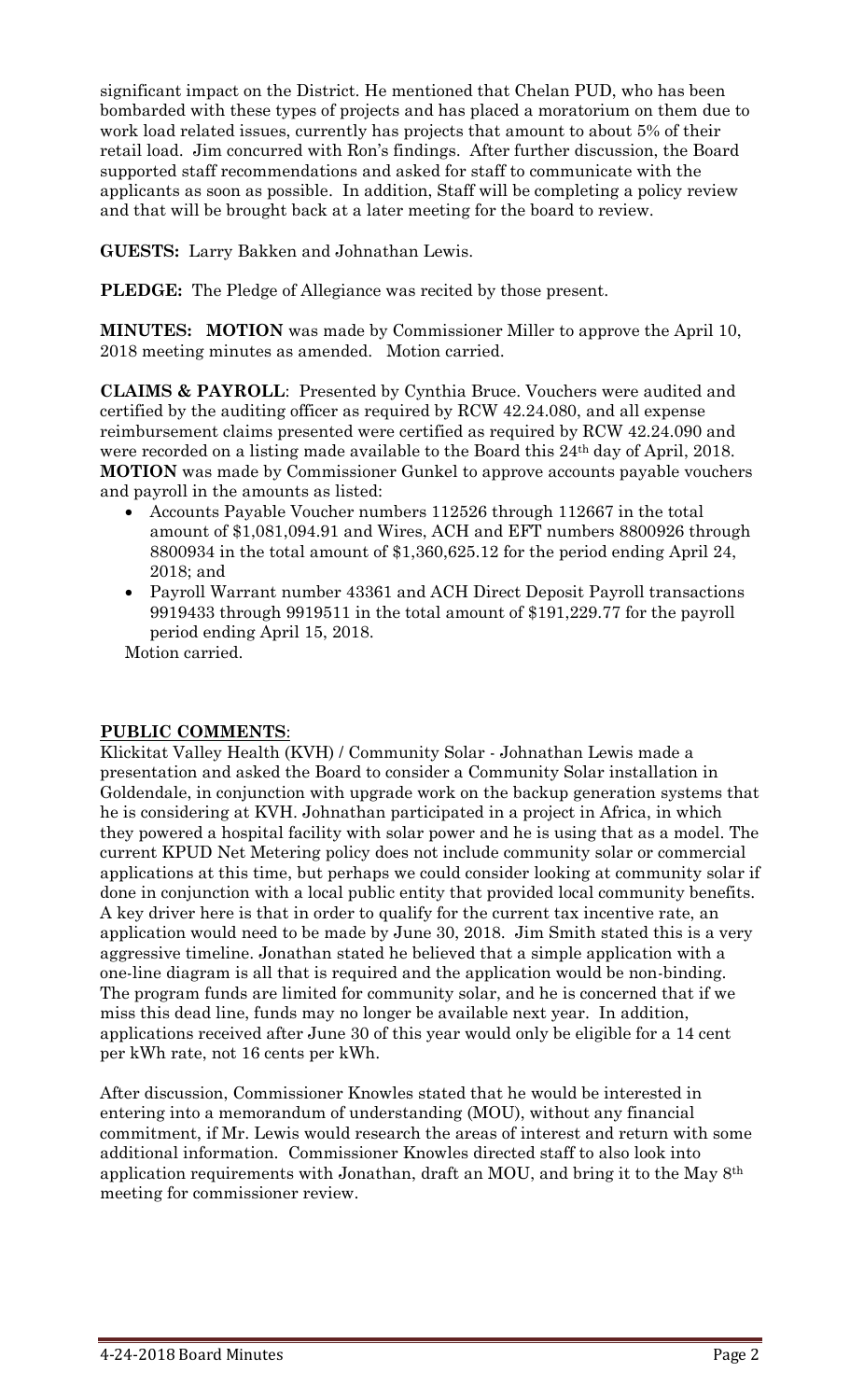## **AGENDA ITEMS:-**

A. RESOLUTION NO. 1758 APPROVAL- Authorizing Issuance and Rescinding of Business Credit Cards: **MOTION** was made by Commissioner Gunkel to approve Resolution 1758 as presented. Motion Carried.

## **REPORTS:**

**Engineering** – Ron Schultz presented the Engineering report for March. The Bingen substation work is complete, although some wiring is still outstanding. Our Long Range Plan study work is completed, but we are now scheduling reviews with the crews and staking engineers prior to finalizing. We are currently focusing on White Salmon, Bingen and Snowden reliability. We have scheduled a walk-through of the Renewable Natural Gas (RNG) project with Washington Labor and Industries (L&I) to complete a plan review tomorrow. Project major equipment purchases are almost complete. The Sixprong and Sonova projects are on schedule. The transmission bid will be sent out around the first of June, the switchyard will follow. Linden design is done and is ready to bid. We are looking at completing the connections during the WECC testing outage in late July or early August. Metershop is keeping up even though they are one person short at this time. Ron stated that he has committed the metershop time to assist with the control wiring and design, relay work and installing relay panels. They will also assist with installation of the Schweitzer control and alignment of switchgear. By participating in the installation they will have a good understanding of how the system works for future reference and maintenance. Ron also asked that the metershop be included in the staff training with the LFG operators.

Commissioner Miller asked if the Condit line purchase was still ongoing. Ron stated that there are BPA upgrades occurring on the Oregon side of the Columbia River, which PacifiCorp is evaluating. It appears to us like none of those upgrades affect the line we have requested to purchase. Ron is contacting Laura Raypush, with PacifiCorp, again to see if we can move forward now that BPA has their plan in place for the Tucker Road project.

Report was accepted as presented.

**Operations** – Mark Pritchard presented the Operations report for March. There were two major outages in March. One was a BPA planned outage in Goldendale and the other was a downed line in Trout Lake. Crews have been working on the transmission line around the Sonova Switching station to prepare for cutting the station into that line. They have also been completing customer work, district maintenance, and vegetation management. The tree crew has cleaned up their priority list of items and have now returned to the Satus feed for the next few months. There were 64 problem trees removed this month. Western Pacific Timber is working near Jenkins Creek and they are providing us with a wider right of way as we have requested. Asplundh started on the Gilmer 2018 contract. Flat top still needs to be completed from the 2017 contract. They will complete the flat top portion once the roads are cleared. May 12th is the 2018 Safety Banquet. Commissioner Knowles reported that there is a broken riser on the north end of Bristol Road. Report was accepted as presented.

**Water** – Brandon Walters reported that radio read meter installations are complete in Roosevelt and Rimrock. Wishram and Lyle are the only two systems not completed. Department of Health (DOH) issued their approval for the Wishram well and we will begin using the new well on Thursday. We received an update from Aspect consulting on the Klickitat Well #2 water situation. Aspect tested Well #2 and found holes in the column pipe. They also completed some pumping tests and found iron bacteria, but after cleaning, we are better than we thought. The report is not yet finalized and we will incorporate that information into our planning. We will be installing VFD's for Well #2 and equipment for alarms. Commissioner Miller asked if staff is continuing to look at water supply alternatives for Klickitat. Brandon stated that we are starting to look at surface alternatives, but we will budget for studies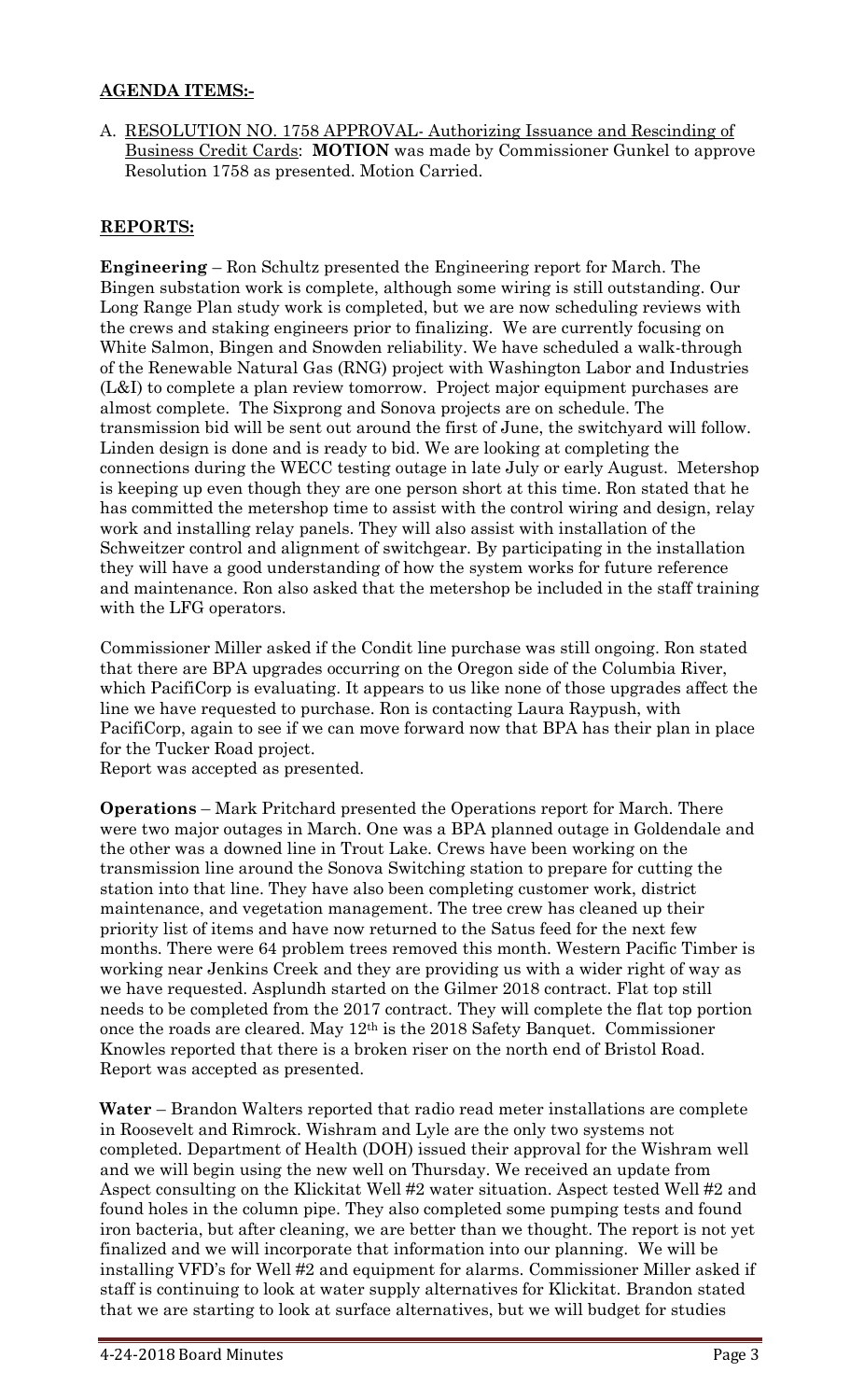next year. We have heard that the community does not want water rations placed on the School's ballfield, and the capacity appears to be ok for now. We are looking at the raw water rate for the school ballfield and will discuss this at the community meeting this week if there are changes. We may need to add language that the ball field water service could be interrupted if need arises. Lyle well drilling bids open Thursday and given what we have seen in the last several well drilling bids, we are expecting to have budget issues.

Report was accepted as presented.

**Financials** – Beth Schroeder presented the financial reports for February and March. We have moved cliffs water system revenues to its own line item as part of the electric system. As it is a significant amount, we wanted to ensure it was clearly identified so it does not mask other changes in our financials. Commissioner Gunkel noted there is normally a direct correlation between increase in power expense and an increase in retail revenues and that is not the case here. Mike explained that there are lags in time between retail usage and billing, as well as in our BPA bills. In this case, they are not lining up this month as we would normally expect. The LFG electric revenue forecast has been updated as we will be shutting down a month earlier than expected. We will adjust the purchased power expense to include potential Cost Recover Adjustment Clause (CRAC) and Spill surcharges to the forecast. Commissioner Gunkel asked that staff pull the December anticipated payment from the Goodnoe Station project from the forecast statements as the 2017 payment was booked in 2018 and the payment is not yet a given. Operation and Maintenance (O&M) costs were significantly under budget, as was tree trimming, but Mark noted that the trimming variance is a timing issue. Interest was above budget again this month. Currently days cash on hand is 174 days. Report was accepted as presented.

**HR First Quarter Report** – Gwyn Miller reported that we have seen a marked increase in claims during the first quarter of 2018. Analysis shows there are higher claims on the retiree portion of the coverage than on the employee portion. There are approximately 45 retiree's on our program. Costs shift between categories through time, but we have some further analysis to do. A few suggestions were a modification to our prescription plans or consider higher co-pays. Last quarter this was not an issue, we assume that this is due to generics not being available. It is something we need to dive into. We also need to reinvigorate our Wellness program. We'd like to have it be incentive based not punitive. As one initiative we may want to target this year is preventative care. We can encourage employees to use the mail-order plan and invite them to the Health Fair screening dates. Commissioners would like staff to come back at the next board meeting with information regarding prescription options. Gwyn will bring back more details next meeting. There have been four Workers comp claims this year three in Water/Wastewater. Those three were all lifting incidents. One was a tick bite accident, Mark was very responsive at the last safety meeting and the program included discussions on bites, stings, and heat stress. Report was accepted as presented.

**COMMISSIONER DAN GUNKEL –** Commissioner Gunkel stated that he will be traveling to Pasco for the Energy Northwest board meeting to participate in the election of board members.

**COMMISSIONER DOUGLAS MILLER -** Commissioner Miller stated that he participated in Evergreen Rural Water of Washington's training on workplace harassment. Commissioner Miller asked if there have been official discussions regarding the Dallesport Water system? Staff is aware of the situation but there have been no formal discussions. The Ponderosa community meeting went well. Brandon Walter has done a good job maintaining relationships with our customers.

**COMMISSIONER RANDY KNOWLES** – Commissioner Knowles has been attending community meetings. It appears that everyone seems comfortable with the proposed water rates. There have been lots of questions regarding the net metering policy, and it has been very interesting that in almost all cases, after listening to an explanation, people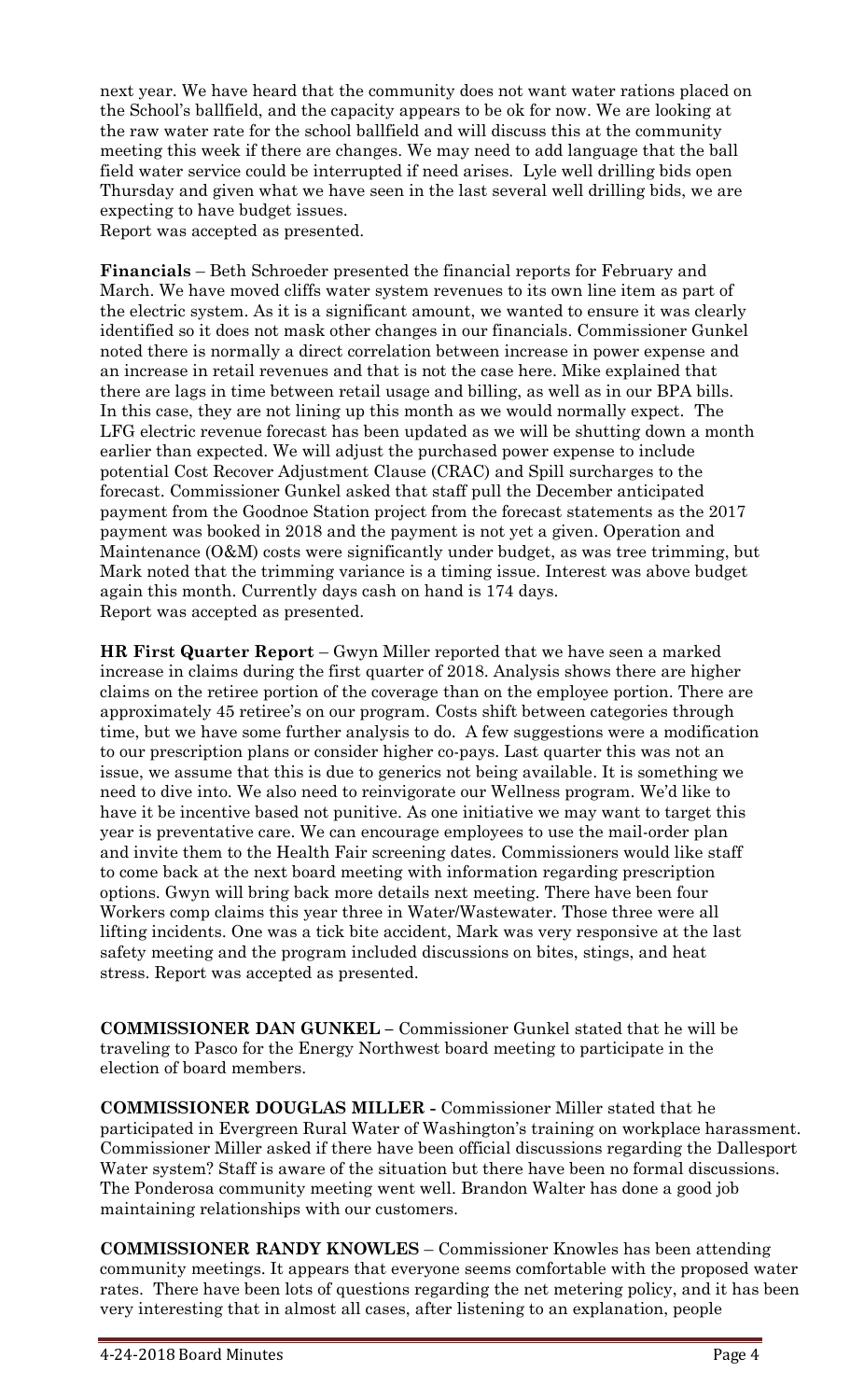understand the reasons behind the change and the reasons make sense. John Day Pump Storage site visit is scheduled for May 15th.

## **GENERAL MANAGER –** The complete report can be found at:

[htp://www.klickitatpud.com/topicalMenu/commissioners/GM\\_Reports.aspx](http://www.klickitatpud.com/topicalMenu/commissioners/GM_Reports.aspx)

In addition to the written report, Mr. Smith presented the following information:

- Industrial Rate- A customer asked last meeting regarding our application of the industrial rate to their operation. That issue has since been resolved. However, that discussion prompted us to look at the load levels that qualify a customer for the Industrial rate. The way the Industrial rate reads now is a customer must have a load with 1 average MW and 2.5 MW peak. These numbers reflect historic industrial load shape. Looking forward, we would like to consider modifying these triggers to encourage flatter loads, which would benefit our system. Jim proposed changing the requirements of our rate schedule to read  $\underline{2}$  average MW <u>or</u> 2.5 MW Peak. The question was asked if there were any issued consequences to existing industrial rate customers. Jim said it would not affect them. He noted though, that these numbers line up well with the load levels when we change from using large transformers to providing primary service with customers providing their own substations. This change would require a public rate hearing, but we could include that when we do the water / wastewater public rate hearing. Commissioner Knowles suggested that if we are comfortable with these triggers, we should implement this change. After discussion, Commissioners asked staff to bring back a rate proposal with word changes for review next meeting and also asked we call for a rate hearing for these changes during agenda item C.
- Letter of support for HR3144 We have drafted a letter of support to Congress Woman Jaime Herrera Beutler for HR3144 after receiving a request from the Washington PUD Association. This is the bill that seeks to remove the control of the Biological Opinion on the Columbia River operations from the courts and place it in the control of legislators. Commissioner Knowles signed the letter of support.
- Brandy Customer Service is continuing efforts to audit the accuracy of our billing systems. We recently discovered 7 waste water connections that are not currently being billed. We think there may be a half dozen more, but we are still investigating. These accounts don't have a record that they were ever connected. This is information as the back billing process may come to their attention.
- Lineman Appreciation Day/Safety meeting- Staff provided a breakfast for the safety meeting last week in conjunction with lineman appreciation day. We also had some positive response to a posting we provided on Facebook.

# **AGENDA ITEMS CONTINUED:**

- B. **RNG UPDATE** Kevin provided an update of the project. We have been receiving equipment all week. There were a few days that the crew could not work due to wind and there are two loads that were stopped at the California/Oregon border. We hope the two remaining vessels will be on site next week. We are likely a couple weeks over schedule at this point. We received the sign off from the County on the pipeline road crossing and the draft permit from Ecology today. The mechanical contract has been issued. Jim Moss and Robbie were working with Athan and the contractor and the contract should be finalized tomorrow. The operators are going through required pipeline qualifications. Job descriptions are being updated as well and will be issued June 4<sup>th</sup> when we shut generation down. That will allow time for operators to be involved with project completion, commissioning and training. The schedule shows many of the tasks are 100% complete. Kevin provided a YouTube time-lapse video of the project to date.
- C. SET HEARING DATE- Water and Wastewater Rate and KPUD Electrical Rate Schedule 3A8 Industrial Service Hearing: **MOTION** was made by Commissioner Gunkel to set the 2018 Water and Wastewater Rate Hearing and an electric Rate